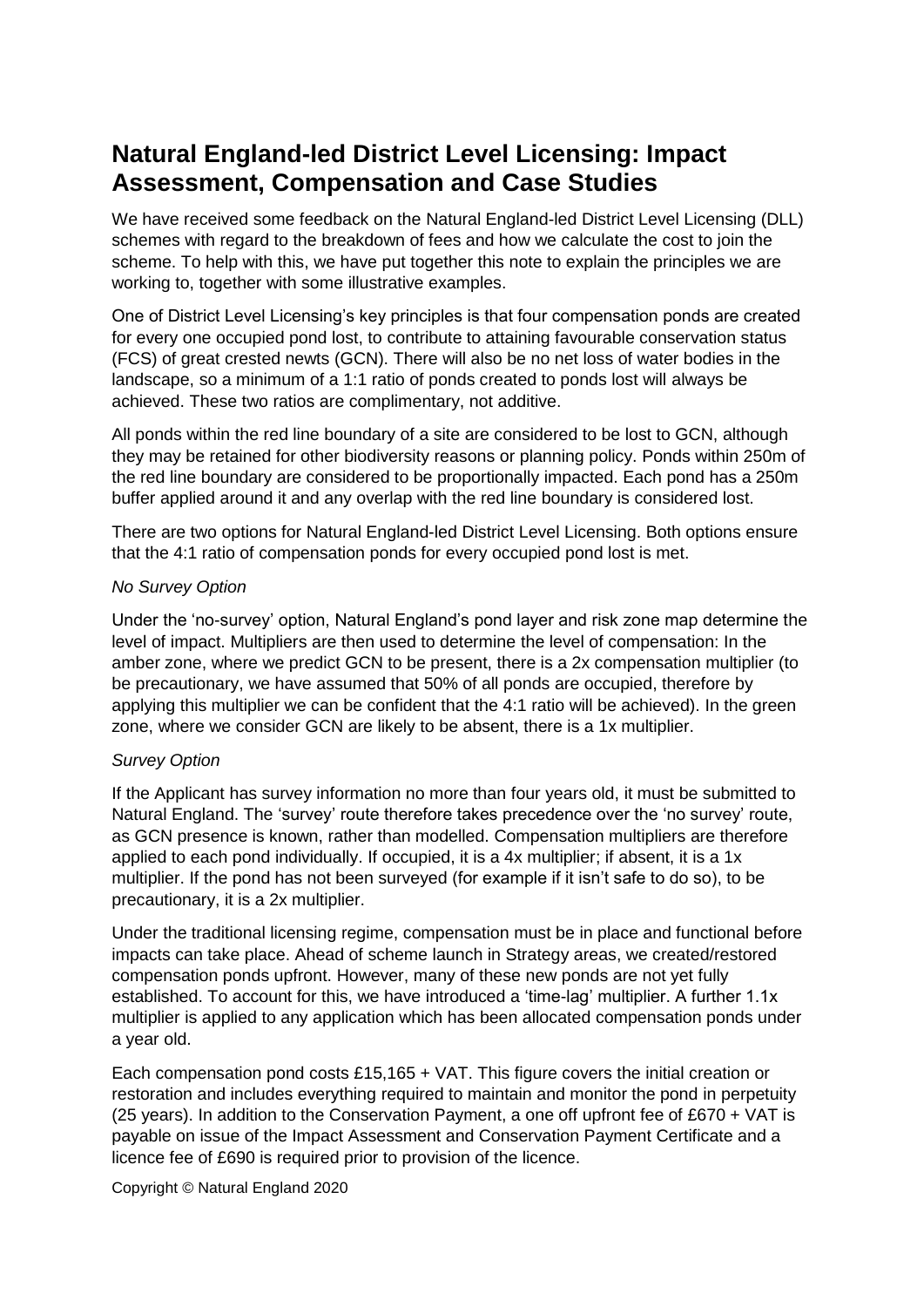Below are three examples of varying scale and impact, to show the level of compensation and cost required. Please note that these example maps and calculations are indicative only and an accurate impact assessment for a site can only be obtained by submitting a formal enquiry to Natural England.

#### **Example 1: A small, low impact development using the 'no survey' route.**

 Zero ponds within the red line boundary, two ponds within 250m of the red line boundary. This development is in the amber zone.





### **Example 2: A medium size and impact development using the 'survey' route.**

 One occupied pond within the red line boundary, two ponds within 250m of the red line boundary, one absent and the other could not be surveyed.



| Red line boundary        |            |
|--------------------------|------------|
| 250m site buffer         |            |
| Waterbody (GCN present)  |            |
| Waterbody (GCN absent)   |            |
| Waterbody (not surveyed) |            |
| 250m waterbody buffer    |            |
| Ponds impacted           | 1.2        |
| <b>Total ponds</b>       |            |
| required                 | 4.3        |
| Time Lag                 |            |
| Multiplier (1.1x)        | 4.73       |
| Payment                  | £71,730.45 |
| VAT                      | £14,346.09 |
| Total                    | £86,076.54 |
| Plus licence fee         | £87,766.54 |

Copyright © Natural England 2020